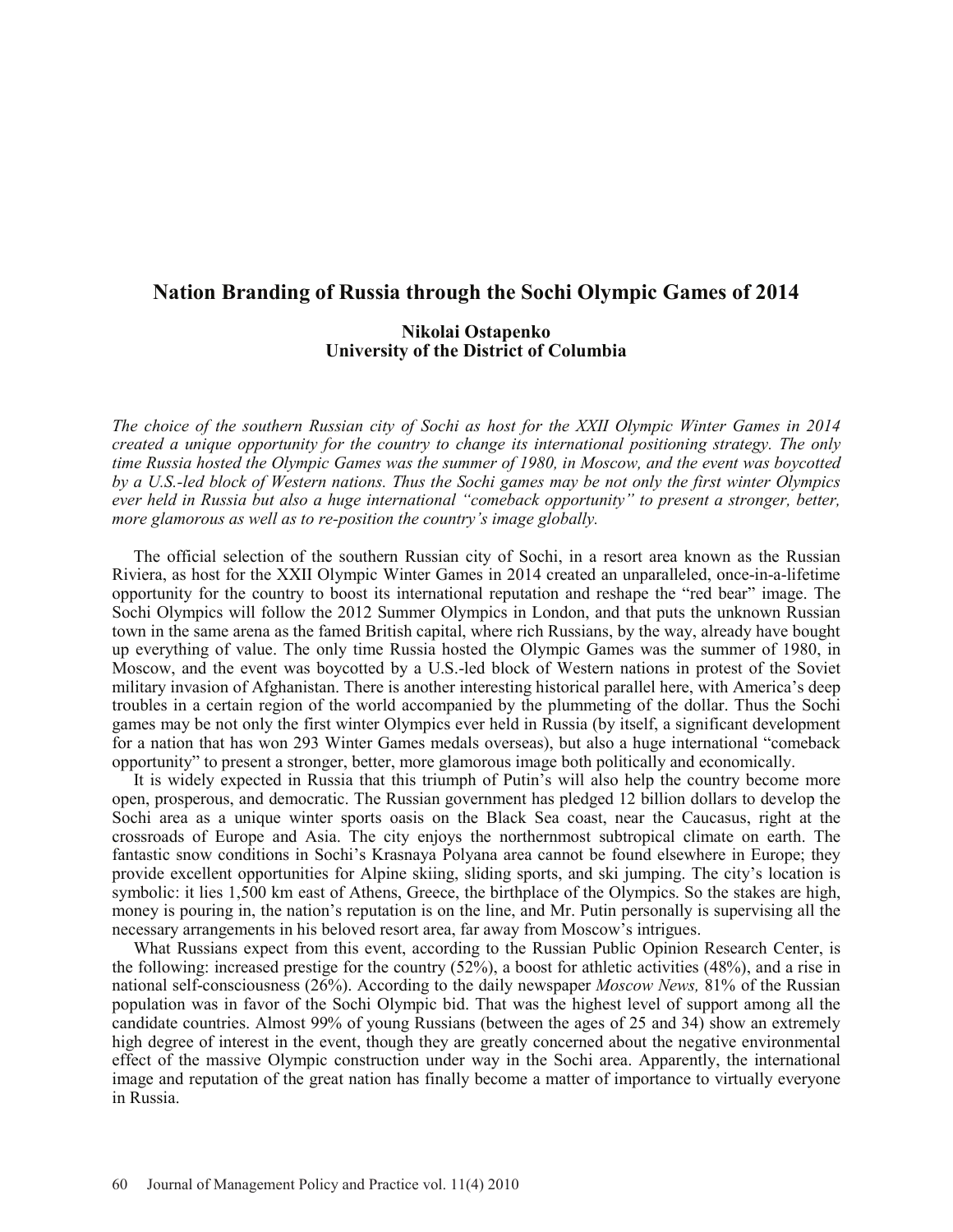From the Western perspective, the focal point of any global event, including the Olympic Games, is making lots of money. Would this factor become a driving force in Russia? That is unlikely, since the fuel-powered economy already has achieved a respectable level of macroeconomic sustainability. Instead, what the nation really needs is enhanced global status and identification as a unique and competitive brand in today's world. In the past five years, many countries, including Australia, China, Croatia, India, Poland, Slovenia, and South Africa, have launched nation-branding campaigns via web, print, and television.

Nation branding as a marketing and socioeconomic concept has been in existence since 1998, when a British consultant named Simon Anholt surprised the business world and the political establishment by suggesting that places and nations can be viewed as brands. Since that time the idea has made significant recognition worldwide. Many countries have closely understood the role of their global image in attracting the attention of international organizations, foreign-aid donors, and providers of technical assistance, as well as that of trade partners, investment bankers, and the global travel and hospitality outfits. Positioning the nation as a global brand is becoming more and more recognized and advantageous for small and big countries alike thought building a nation's brand equity requires time, money, and lots of work.

Many new challenges loom here, in comparison with the launch of a new line of Colgate toothpaste or other consumer items. Many countries are confused about how and to whom they should sell themselves. Normally they use global media such as CNN and the Internet to create a campaign that mainly portrays them as good and hospitable. The campaign generally looks and feels like a tourism promotion, with mixed results, rather than a broad attempt to depict the nation's comparative advantages within the global community. There are many institutional issues here: Who represents the nation? On whose behalf is the message being generated? What is the target audience? How to coordinate the effort under a single umbrella? Further, controlling and sustaining the nation's image on a global basis presents a challenge, since it might be tarnished overnight by negative news from the independent media or accidental celebrity.

It is more productive and much cheaper to brand the nation through a recent global event like South Africa's hosting of the 2010 World Cup or London's hosting of the 2012 Summer Olympics. In the case of London, even the original release of the ultramodern Olympic logo in June 2007 created a global controversy that put the city back into the headlines around the planet and prominently displayed its bid to appear bold and forward-looking. The logo, designed by Wolff Olins at the astounding cost of 400,000 British pounds, is a stylized representation of the date 2012 in pink, blue, green, and orange. Former Prime Minister Tony Blair said in this regard, "London 2012 will be a great sporting summer but will also allow Britain to showcase itself to the world." Well, even London needs to remind the rest of us periodically of its reputation. A very recent example of chartable donations pouring into Haiti after the earthquake versus troubles and sufficient 'donor fatigue' in case of helping people of Pakistan after the summer floods of 2010, also suggests that international image (a brand association) of a country is very important to trigger desirable response or not.

Isn't this similar to what Russians need and want? But do they live up to that expectation? The answer so far is, not quite. They managed to release a 2014 Olympic logo without any global sensation or even any real attention. It is a modest snowflake captured within the state banner. Obviously, the logo suggests winter in Russia. But is it new and fresh or globally appealing? Did the logo's designers test it in a variety of international markets? I am not sure. The good part of this development is that Russian legislation now provides a full range of regulations ensuring comprehensive protection of the Olympic symbol, motto, flag, and hymn, the terms "Olympic" and "Olympiad," and other Olympic designations and Olympicrelated marks on the territory of the Russian Federation. The additional measures adopted in May 2007 by the Russian Parliament reinforced existing regulations and brought Russian law into line with European standards in the area of intellectual property protection. But was there a loss of the original momentum to promote the nation via the Olympics? Not completely, I hope, since the event is now some six years away.

The main focus of the organizers of the Sochi Olympics is currently on matters such as infrastructure troubles, the enormous scope of the new construction, tremendous road-building challenges, the electricity supply, the sewage system, revitalization of the hospitality industry, training of the service staff, and cleaning of the city neighborhoods. So far, the main investors at Krasnaya Polyana, the ski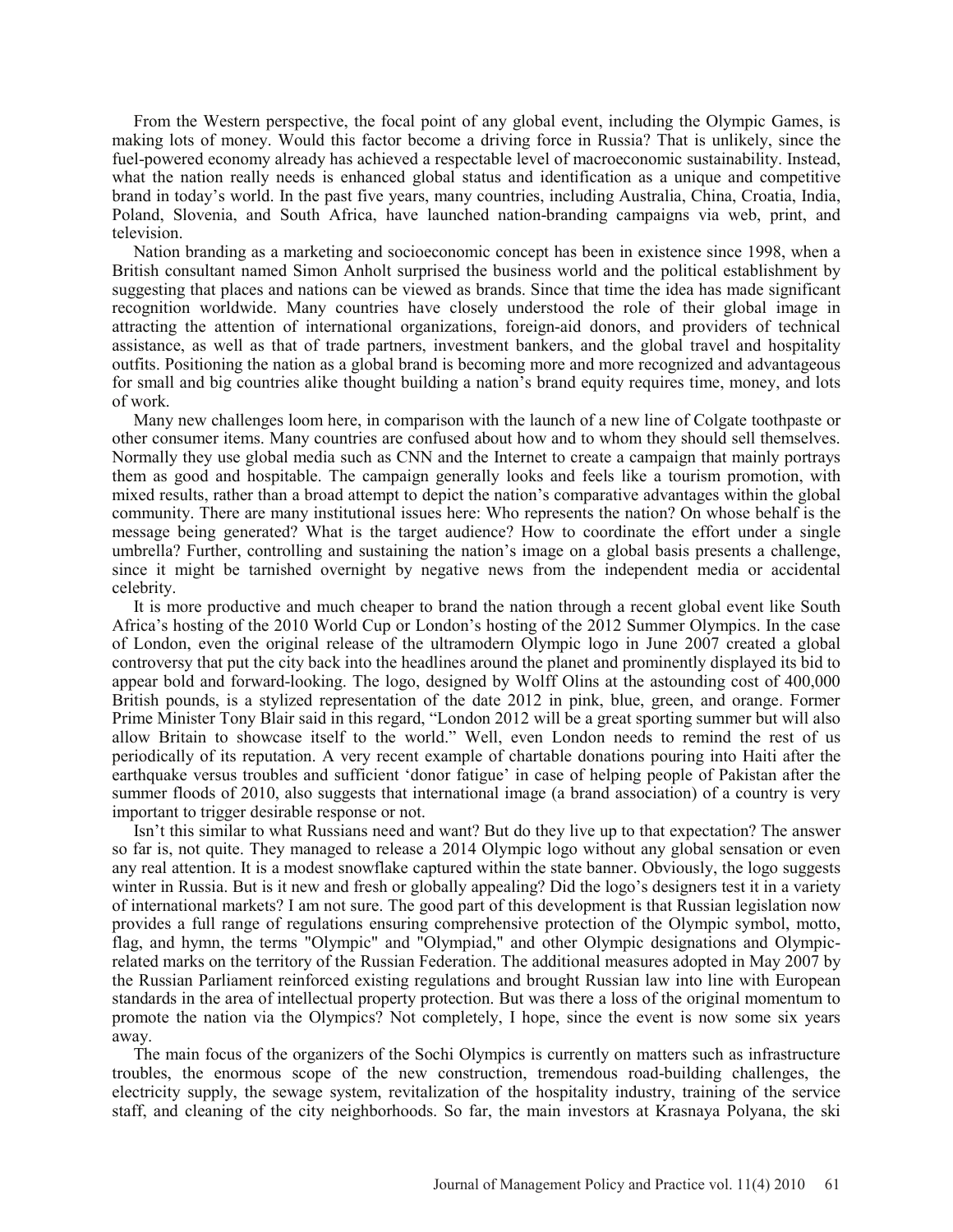resort where the main Olympic events will take place, are the state-owned gas giant Gazprom, the aluminum magnate Oleg Deripaska, and the mining tycoon Vladimir Potanin. Selected as the first main foreign investor was the Austrian construction giant Strabag, co-owned by Deripaska and contracted to upgrade the roads in Sochi for an impressive \$2.1 billion. British property developer Tom Rawlins and the managing director of the posh Hotel Baltschug Kempinski Moscow have been invited to build several hotels and luxury condos in the area as well. A number of Chinese companies have signed approximately \$1.2 billion worth of construction agreements, including some in the Sochi area. As a result of this investment boom, land prices have been climbing continually, reaching the level of \$100,000-150,000 per 100 square meters by the end of 2007. The Russian company M-Industria and the UAE's Allied Business Consultants are trying to sell the Russian government a \$6 billion project, a 330-hectare complex on a manmade island in the Black Sea only 15 km from Sochi, with a direct connection to the Olympic site. All these are good and important developments to move on and to talk about.

What we fail to see clearly here is the global reach of Russia as host to the rest of the world during the Sochi Olympics. This aspect should be amplified, promoted more vocally and better planned strategically. It takes a group of talented professionals working constantly as a team, in close contact with the media, to pull this off successfully. Are such professionals in place? Yes, we are aware that the CEO of the Sochi 2014 Bid Committee, Dmitry Chernyshenko, was recognized for the best communication campaign of 2007 at the closing ceremony of the First Worldwide Advertising Forum, held in Moscow in September 2007. The award honored the professional achievements of Mr. Chernyshenko and his team, outlined to the Forum delegates in his lecture "Gateway to the Victory: Building the Sochi 2014 Brand" the previous day. A good beginning, at least! Meanwhile, the official Sochi Olympic site available at *www.sochi2014.com* in Russian, English, and French is rather plain, dull, and devoid of attentiongrabbing, image-building material. It mainly talks about committees and the geography of the site. You would hardly expect to achieve global appeal with such tame, overly controlled information.

Another powerful pre-Olympic promotional opportunity was lost at the annual International Economic Forum in Sochi in fall 2007. The gathering was aimed at introducing new Russian investment opportunities to the international business community. One of the Forum days was entirely dedicated to the Olympic plans and related investment opportunities. Eight billion U.S. dollars in private investments has been reportedly secured for the financing of Olympic projects, according to the agreements signed during the Forum. Altogether, a record number of more than 10,000 delegates from 19 countries attended the Sochi International Economic Forum in its three days. Including the Olympic projects, a total of 169 agreements and memorandums worth 23 billion U.S. dollars were signed, according to the evaluation report by the Russian Ministry of Economic Development and Trade. In attendance were ambassadors from nine countries and representatives of such famous international companies as Standard & Poor's, Deutsche Bank, EBRD, Nestlé, Siemens, Ernst & Young, Freshfields, and others. Again, the PR strategic campaign and the global media should have been an integral part of the event and of every aspect of regional life. But did we see major international publicity and massive CNN coverage in this regard? There were sporadic efforts, perhaps, but the campaign was not consistent with the scope required for successful nation branding. Did the Forum expand nation brand awareness and improve brand image? The event was never designed by its organizers to achieve that goal; it was intended at most as an investment venue. The Olympic theme turned out to be a background for solving more important problems: Who gets what piece of the pie…

In fairness, we must point out here that acceptance of the achievements of Russian culture, science, and art in the West has always been high. From Diaghilev's Ballet Russes to Coco Chanel's Russian inspirations in fashion, from Fabergé eggs to the first Sputnik, a nation that can do anything and challenge the world from every possible perspective has always been portrayed as grand, mysterious, and unfortunately dark. Century after century since Peter the Great, many Russian official attempts to change and improve that image have been politicized and rejected by influential individuals and governments worldwide. Sometimes a breakthrough is more apt to be found by assessing the commonalities, rather than the differences, among nations. Global interest in sports is one such commonality that could serve as a foundation for newfound popularity and interest. An opportunity to change the nation's image is desired from within and expected from without. This historical opportunity must not be missed again. This is a propitious moment for Russia to resume country's pursuit of international fame, glory, and appreciation.